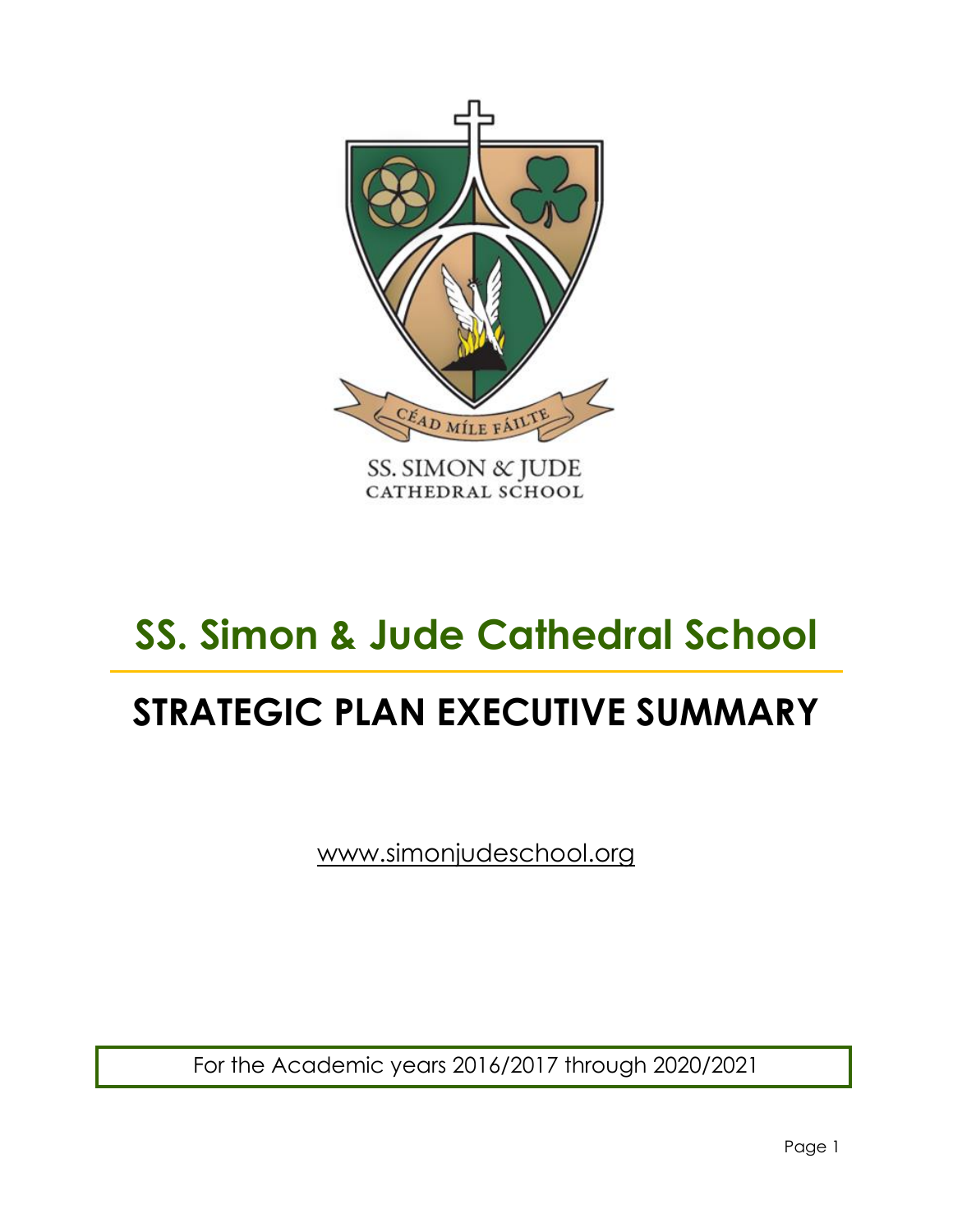# **Table of Contents**

Welcome from Mr. Chris Niezgodzki, Strategic Plan Facilitator

Summary of Strategic Plan

Strategic Plan Committee Members

Mission, History and Philosophy Statement

Profile of a graduate of SS. Simon & Jude

Strategic Plan Objectives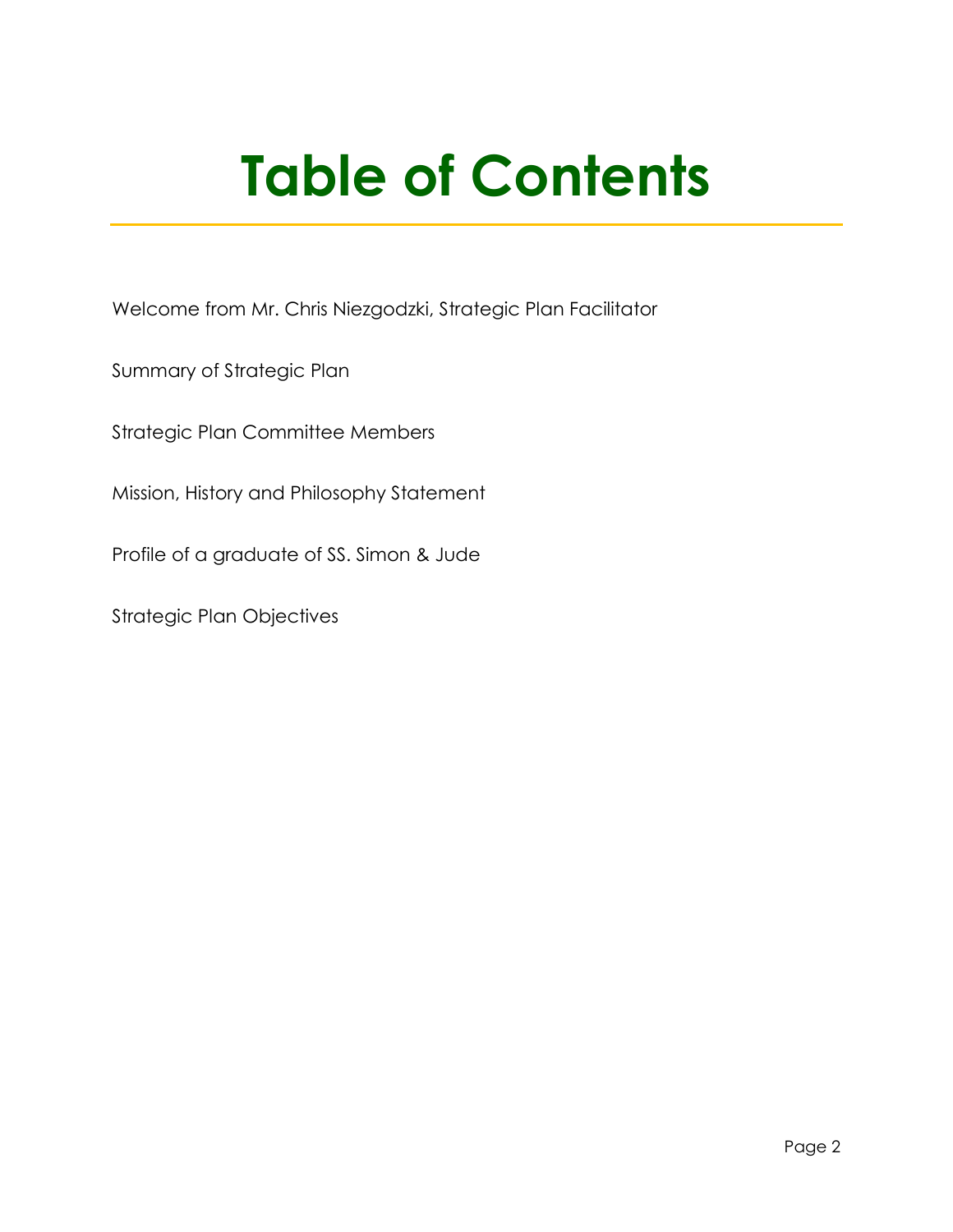

Dear Fr. Lankeit, Sr. Raphael, and SS. Simon & Jude Cathedral School families:

On behalf of all the members of the Strategic Plan Committee, we are pleased to present to you the 2017-2021 Strategic Plan for SS. Simon & Jude Cathedral School. Over the past year, the administration, faculty, staff and parents have thoughtfully evaluated the school's areas of strength and identified areas in need of improvement.

Beginning with a survey of all school parents, this comprehensive plan was created with the objective of growing enrollment, and continuing to provide a path of excellence for our students centered on furthering every student's relationship with Jesus Christ. It is our mission as a Catholic school to help students recognize their God-given potential, to guide and encourage students to achieve their potential, and to inspire them to live a life of faith and missionary discipleship.

We would like to thank all of the people that spent many hours building this plan that will lead our school into the future. We look forward to watching SS. Simon & Jude Cathedral School continue on the path of success while growing even stronger through the execution of our strategic planning initiatives.

Sincerely,

#### *Chris Niezgodzki*

Mr. Chris Niezgodzki Strategic Plan Facilitator, School Parent, Parent of Alum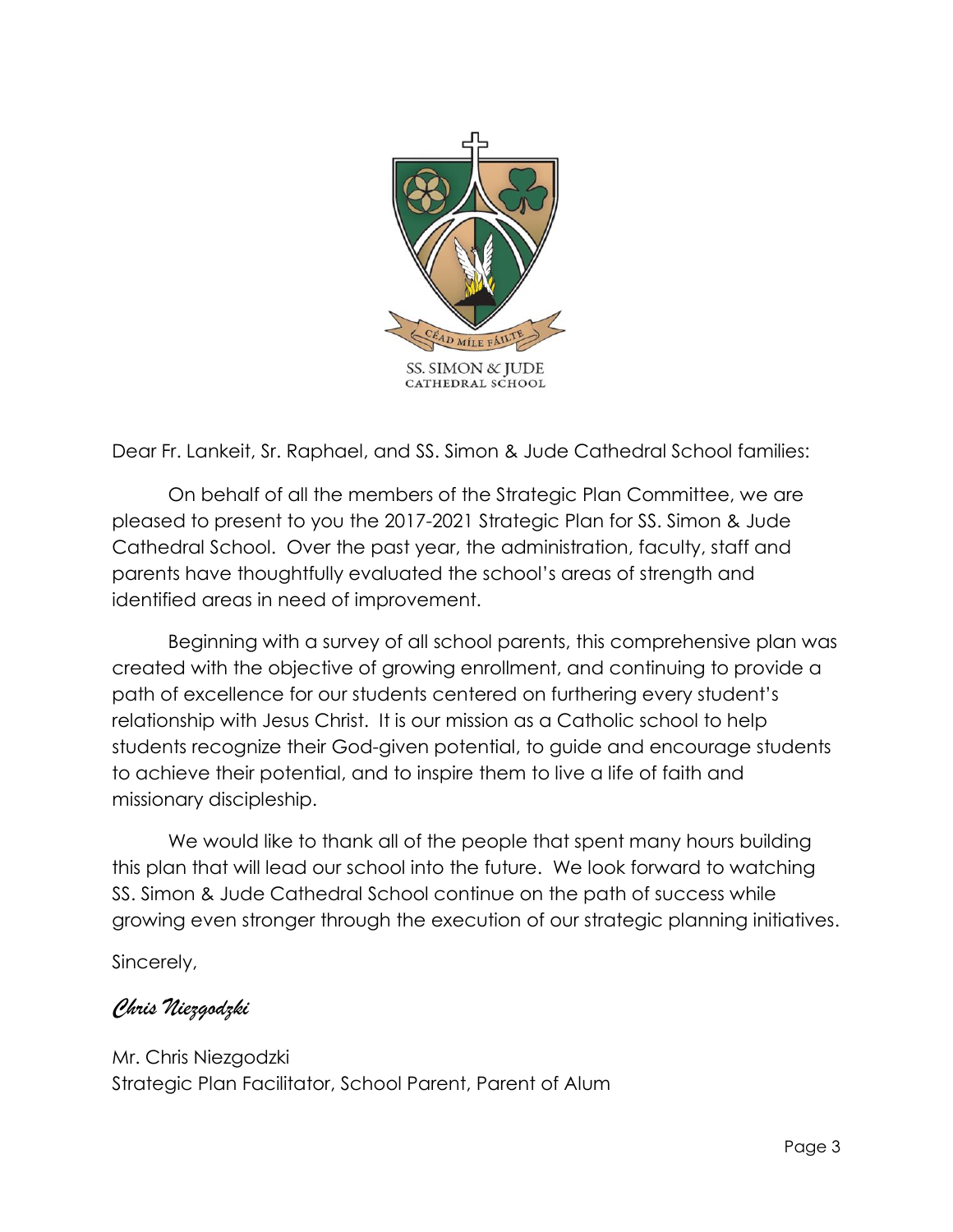# **Summary**

SS. Simon & Jude School's Strategic Plan Committee, in cooperation with School Principal, Sr. Raphael Quinn, and Rector, Fr. John Lankeit, developed this Plan to provide a common roadmap for direction and to guide the future success of our school and our students. The Plan includes the school's Mission, History, Philosophy, Critical Issues, Goals, and Action Plans.

The Strategic Plan identifies priorities in each of the following areas that will guide the school over the next five years:

- o Catholic Identity
- o Loreto Sisters Legacy
- o Enrollment
- o Marketing and Development
- o Community Engagement
- o Revenue Generating Electives
- o Awards
- o Accreditation
- o Technology
- o Campus Revitalization
- o Safety
- o Succession Planning

For each of these areas, a statement of strategic direction has been developed. These statements express a vision for the future of the school. Goals and strategies for each area have been identified to guide more specific action planning. The annual action plans will provide a framework for ongoing accountability and ensure that the school manages its resources toward the realization of its vision over the next five years.

Strategic planning is a fluid process, and as such, this Plan will continue to be evaluated and updated.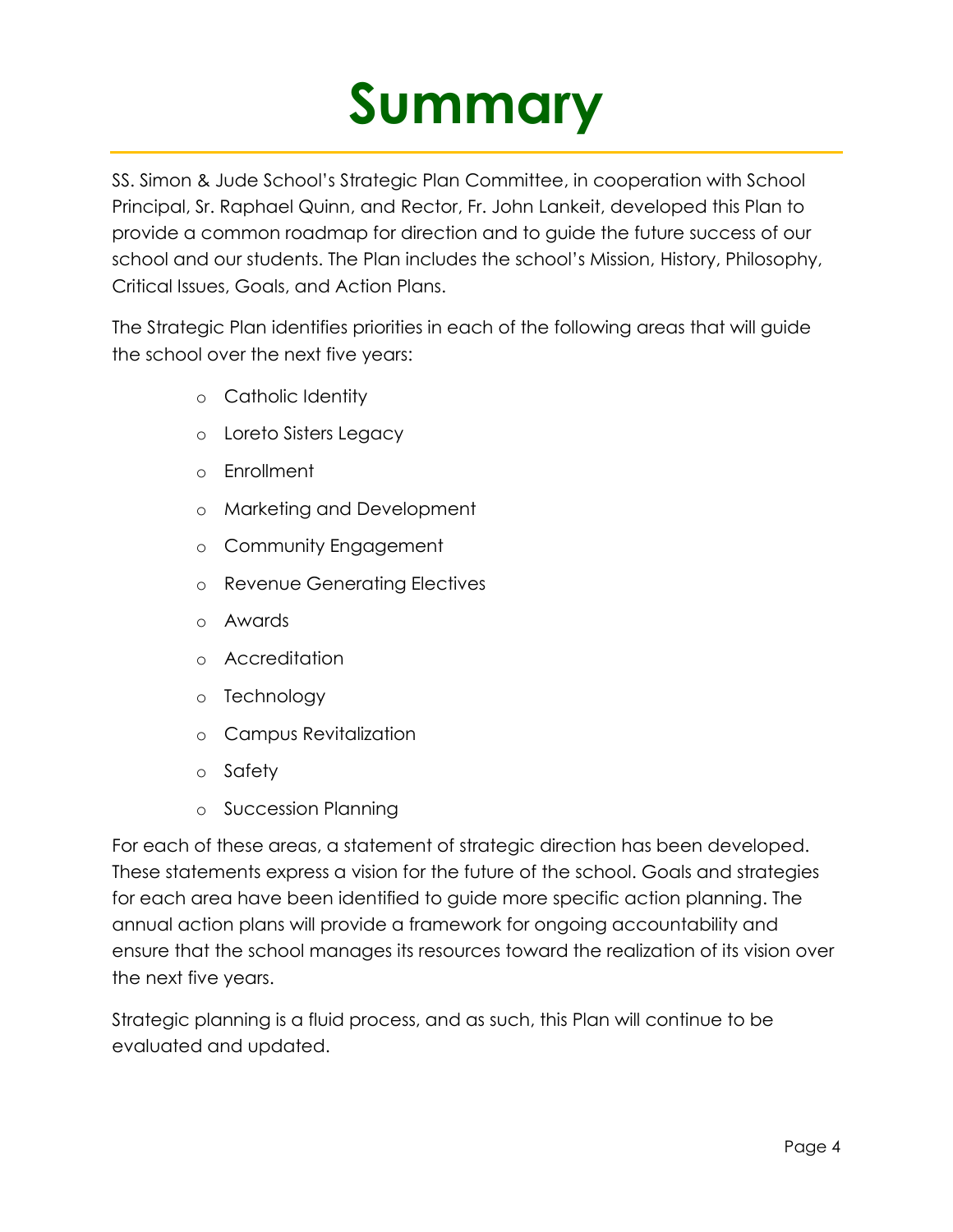# **Committee Members**

The members of the **Strategic Plan Committee** devoted many hours of hard work to the process bringing valuable ideas, insights and commitment to the process.

These members are as follows:

**Cathy Chrisman**, School Parent, Faculty (Pre-K) *Enrollment & Marketing, Community Engagement*

**Lynn Dozeman**, School Parent, Alumni Parent *Catholic Identity, Legacy of Loreto Sisters*

**Randy Harris**, School Parent, School Board Member *Revenue Generating Electives*

**Keith Keebler**, School Parent, Parish Finance Committee *Succession Planning*

**Kevin Markham**, School Parent, Alumni Parent, School Board Member *Campus Revitalization & Safety*

**Sr. Donna McGahey**, Faculty (4<sup>th</sup> Grade) *Awards & Accreditation, Technology*

**Teresita Mercado Feix**, Alumni of SSJ, School Parent, School Board Member *Succession Planning*

**Chris Niezgodzki**, School Parent, Alumni Parent *Awards & Accreditation*

**Dave Nilsen**, School Parent, Alumni Parent, School Board Member *Campus Revitalization & Safety*

**Saundra Rice**, Alumni Parent *Campus Revitalization & Safety*

**Jeff Saville**, School Parent, Marketing Committee Member *Technology*

**Chris Tanner**, Alumni of SSJ, School Parent, Summer Baseball *Enrollment & Marketing, Community Engagement* 

**Mary Jo Wahlers**, Alumni Parent, Staff Member (Development) *Enrollment & Marketing, Community Engagement, Catholic Identity, Legacy of Loreto Sisters*

**Karen Williams**, Faculty (6th Grade) *Revenue Generating Electives*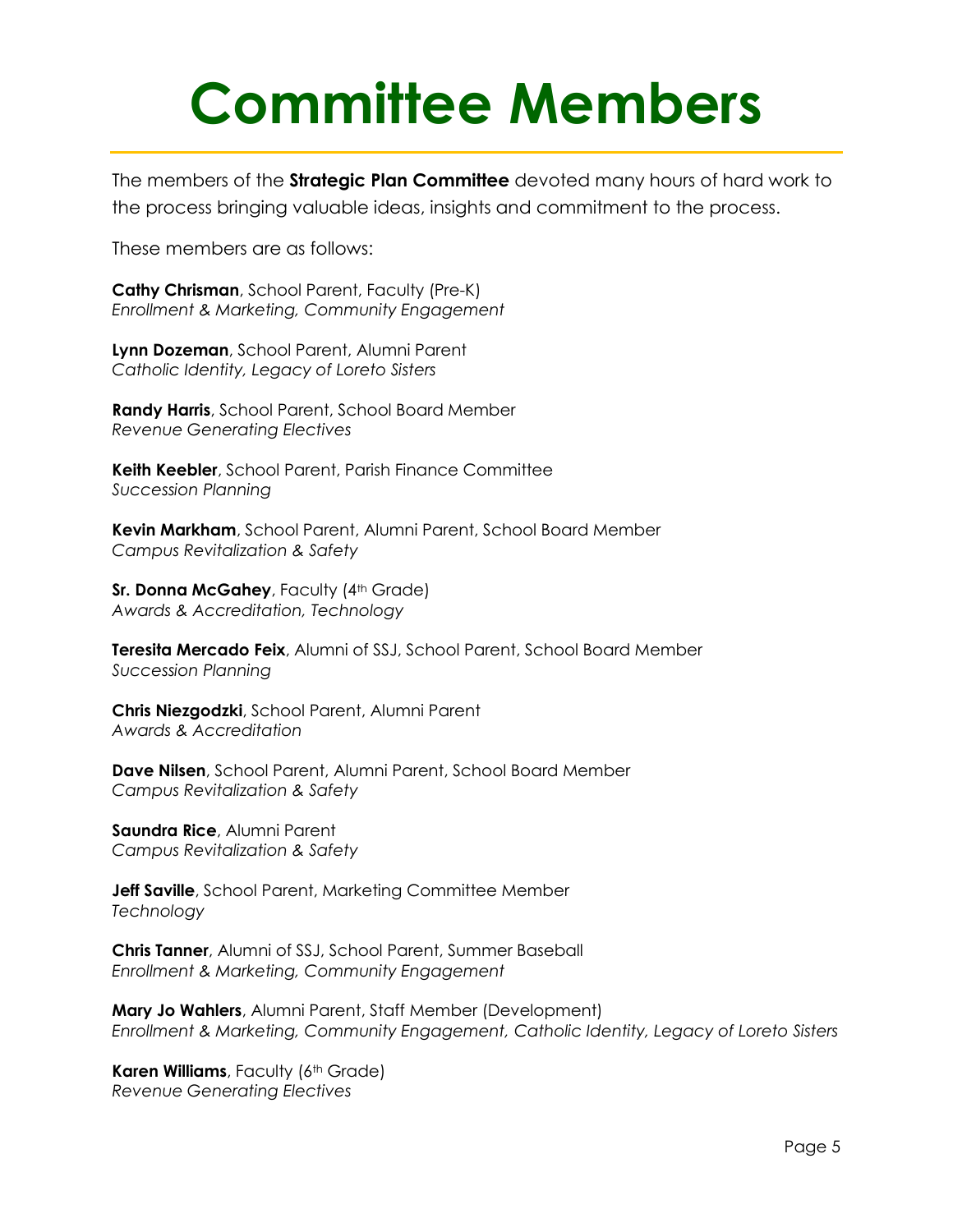

## **Our Mission Statement**

Inspired by the Loreto Sisters and their charisms – FREEDOM, JUSTICE, SINCERITY, JOY & TRUTH – our mission is to promote intellectual and spiritual growth by providing a quality Catholic education in a safe, compassionate environment, challenging all to live according to the Gospel in a constantly changing world.

## **Our History**

Ss. Simon & Jude Cathedral School was founded in 1954 at the request of Reverend Daniel J. Gercke, bishop of Tucson, and Reverend Paul P. Smith, pastor of Ss. Simon & Jude Parish. Staffed by five Loreto Sisters of the Institute of the Blessed Virgin Mary (IBVM), the first four grades were opened with 200 students. One grade was added each year, and in 1959, the first graduation ceremony was held. Under the direction of the Loreto Sisters, the school expanded and now serves 475 students in grades Pre-K through 8th.

### **Our Philosophy**

We, the Catholic educators of Ss. Simon and Jude Cathedral School, recognize parents as the primary educators in the formation and education of their children. We will work in partnership with parents to build upon this foundation. We believe in our God-given mission to facilitate the growth of each child in this faith community as a whole person, with responsibilities to God, the global community, and all creation. We strive to provide each student with the opportunity to acquire a personal relationship with Jesus in an atmosphere alive with the Spirit of God. We emphasize the importance of individual potential, academic achievement, intellectual, and aesthetic growth. Believing in the uniqueness and dignity of each individual, we encourage each student to develop a strong, positive self-image by providing and expecting a Christian atmosphere characterized by understanding, respect, and acceptance of all people. We also believe every child is capable of developing moral values and self-discipline skills. We are committed to teach and model behavior, which will enable our students to develop the skills to become selfdisciplined, reflective, discerning Catholic Christians. We will assist in the formation of children as they grow in Freedom, Sincerity, Truth, Justice and Joy. We expect our students will find God in each life experience and go into the future embracing the honor and service of God.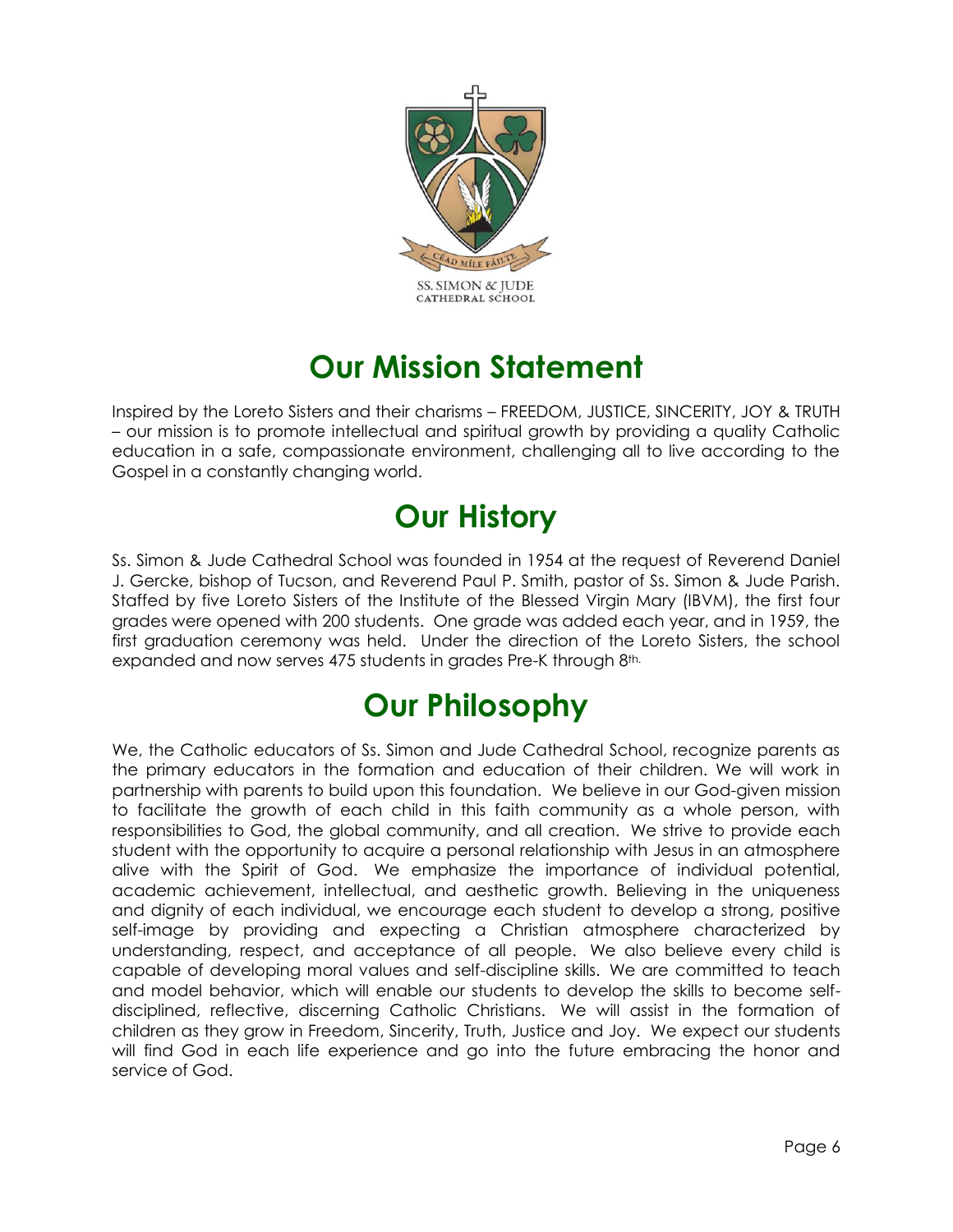# **Profile of a Graduate**

The school desires a graduate of SS. Simon & Jude School to be …

#### **A reflective, discerning, active Catholic who:**

- demonstrates a working knowledge of Catholic doctrine, teachings, prayers, practices, traditions & sacred scripture
- participates in sacraments, liturgy & prayer, having the opportunity to develop a personal relationship with Christ
- demonstrates respect for self, others, diverse cultures & all of God's creation
- makes choices in light of Gospel values
- **•** affirms God's presence in everyday experiences
- practices forgiveness, compassion, tolerance & acceptance of others
- serves others and responds to social justice issues in our world

#### **A self-disciplined person who:**

- understands, practices and models the 15 skills taught through the Discipline with Purpose program
- exhibits a sense of responsibility and accepts the consequences of his/her actions

#### **An academically prepared person who:**

- possesses fundamental skills in core academic areas
- practices oral and written communication skills effectively
- enhances learning by applying technological resources
- demonstrates effective learning strategies

#### **A critical thinker who:**

- applies acquired knowledge through critical thinking and problem solving
- interprets, analyzes, synthesizes, and evaluates information

#### **A well-rounded person who:**

- develops an aesthetic appreciation for visual, musical and performing arts
- promotes emotional and physical well-being through proper rest, good hygiene, balanced nutrition, and exercise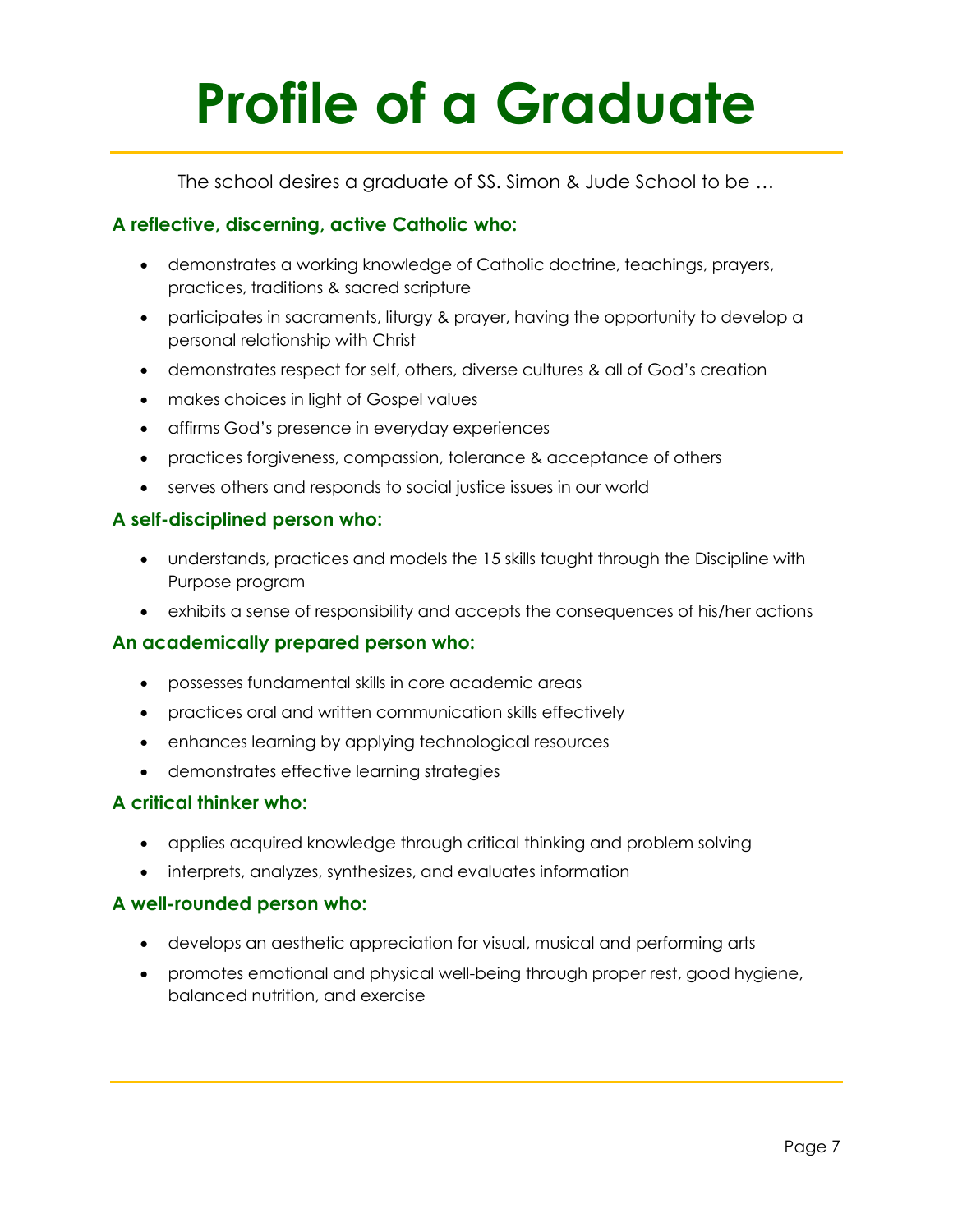## **Catholic Identity /Loreto Sister Legacy**

SS. Simon & Jude School is a Christ-centered environment where each child is encouraged to follow the example and teachings of Jesus in all aspects of life. Students seek knowledge through the teachings of the gospel, and the charisms of Mary Ward and then apply those teachings to daily life. Catholic Identity should proclaim the gospel, build community, and serve our brothers and sisters. SSJ is an effective vehicle of evangelization and ongoing faith formation for students, their parents and the faculty and staff. Staff members are role models who integrate faith with daily living and focus on the whole child (attend their sporting events, attend play, etc...)

- **Goal 1: Increase percentage of school families' attendance at weekly Mass**
- **Goal 2**: **Improve link between parish and school**
- **Goal 3: Continue the legacy of the Loreto Sisters**
- **Goal 4**: **Create visible symbols outside the classroom to show that the school is Catholic**.

### **Enrollment & Marketing/Community Engagement**

SS. Simon & Jude School devotes resources to growing school enrollment and continually sets goals and analyzes enrollment results. The school will continue to communicate the SSJ Brand through guidance from the school's Marketing Committee, as well as committed, personal & visionary leadership and will be guided by a comprehensive Enrollment & Marketing Plan. Additionally, the school encourages parental involvement in the school's programs and activities. We work to foster an active volunteer base, striving for creating relationships that benefit each student, family and the wider community.

- **Goal 1: Increased enrollment to 550 students by 2021.**
- **Goal 2: All families will actively and meaningfully participate in the school community**
- **Goal 3: Have every school family know SSJ's "elevator speech"**

### **Revenue-Generating Electives**

SS. Simon & Jude School generates revenue, other than tuition, through fundraising and select appeals. Offering after school/evening/weekend electives is an additional source of revenue for the school and will help to create liaisons, build community and promote awareness of the school.

#### **Goal: Identify and create after school offerings to generate additional revenue**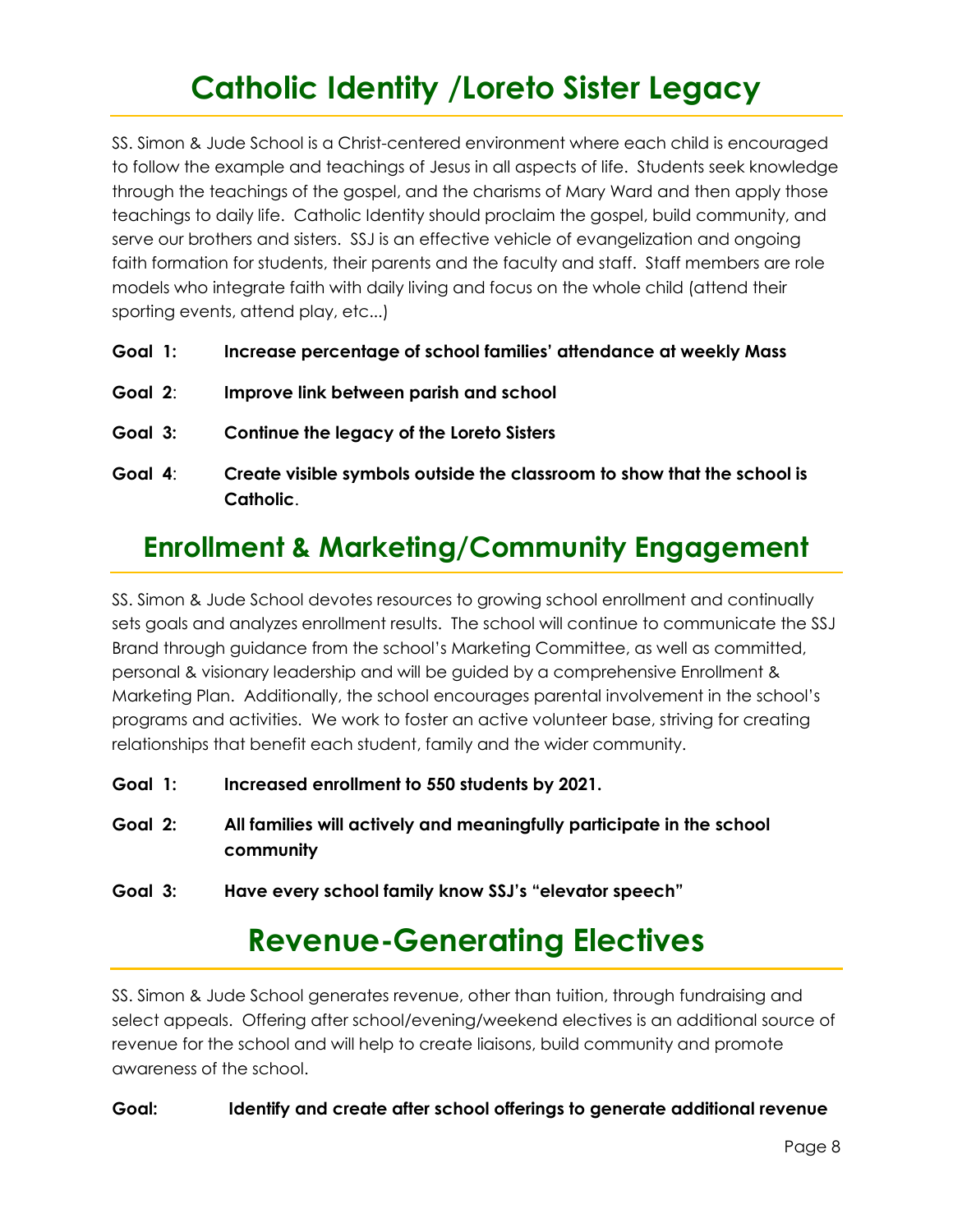## **Awards/Accreditation**

SS. Simon & Jude provides students with a well-rounded education focusing on the spiritual, developmental, emotional, cognitive and physical well-being of each child and thus, we strive for recognition of our efforts.

**Goal: Create and Implement National Catholic Educational Association and or State of Arizona or City of Phoenix Recognition Awards to draw media attention to Ss. Simon & Jude Cathedral School.**

# **Technology**

SSJ's commitment to teaching its students about technology and teaching with technology is quite impressive. Leadership's commitment to a long-term strategic focus when it comes to teaching with technology will continue to provide an excellent academic *Catholic*  education with solid comprehensive curriculum for high school preparation including relevance with the use of technology. This will promote teamwork, leadership, social development and physical well-being. Teaching with technology will prepare SSJ students with the skills necessary to meet the challenges of the 21st century and for leadership in a global (connected) world.

- **Goal 1: Annual review and update of SSJ's "Teaching with Technology" plan and budget.**
- **Goal 2***:* **Provide teachers with the current and most up-to-date technological tools and the training necessary to fully utilize them to allow for classroom instruction to enhance the learning environment.**
- **Goal** *3:* **Engage and empower the higher grade students to become more involved in the learning experiences that are relevant to their lives and real world experiences.**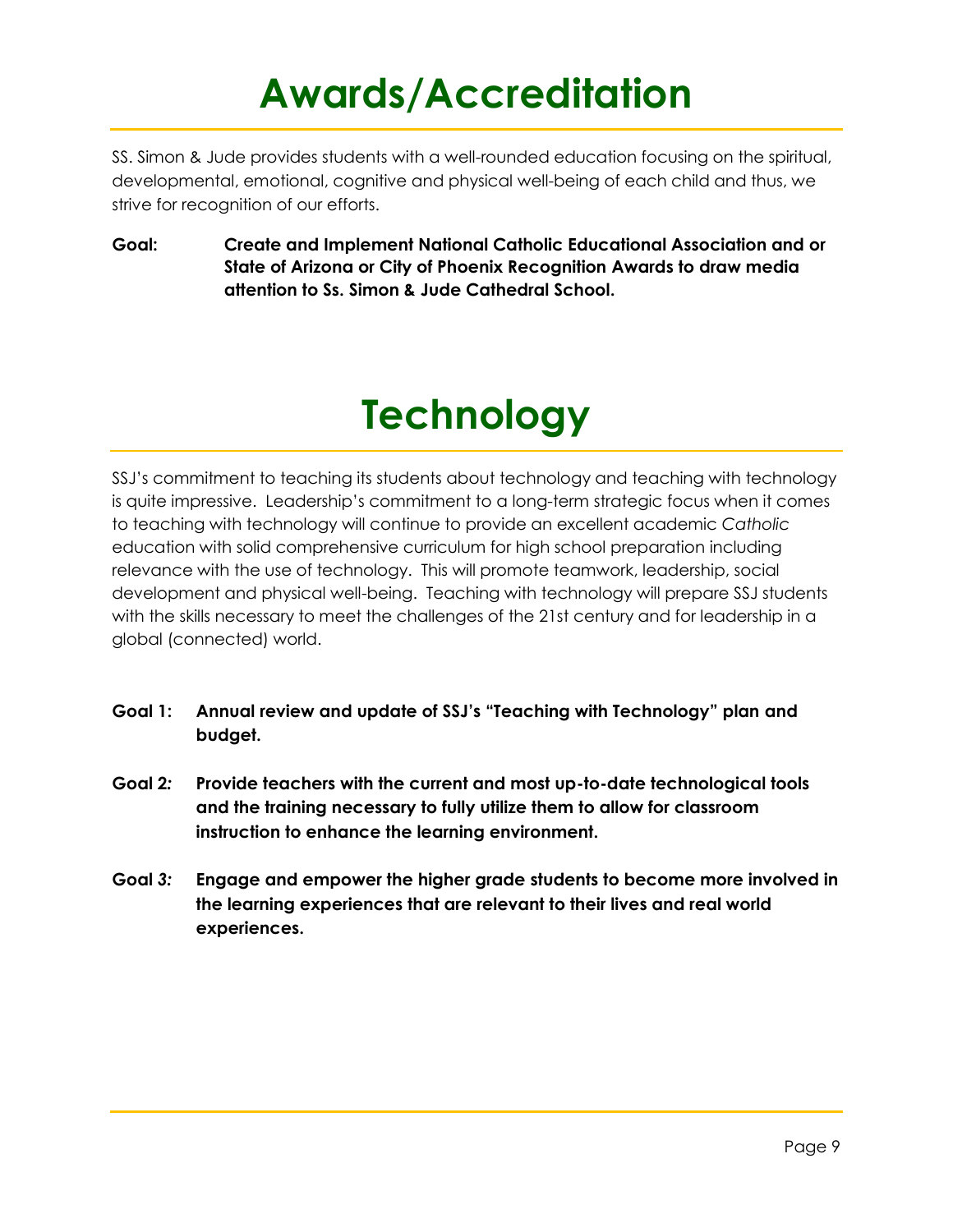# **Campus Revitalization / Safety**

SS. Simon & Jude assures the longevity, safety, security suitability and aesthetics of the school buildings and grounds in cooperation with the parish community.

#### **New Building**

- 1. Secure front entry this is accomplished with new building facilities planned
- 2. Address main and secondary entrances to campus. Research any available grant opportunities for security personnel.
- 3. Wayfinding

#### **Security and Branding**

- 1. Add masonry wall, including new landscape, lighting and SSJ sign at 27th/Maryland
- 2. Secure playground and front of school sidewalk area with seat wall and view fencing along breezeway.
- 3. Provide entry monumentation into campus from 27th Ave and relocate entrance to the north drive area near the Parish and school office. Perimeter signage.
- 4. Friday Mass Security continue to make sure safety is a high priority.

#### **Beautification**

- 1. Campus landscape replacement or enhancement
- 2. Landscape lighting

#### **Playground**

- 1. New outdoor basketball courts behind north baseball field,
- 2. Address all recreational play areas to make them functional and fun
- 3. Look into developing a program with the Diamondbacks for the baseball field